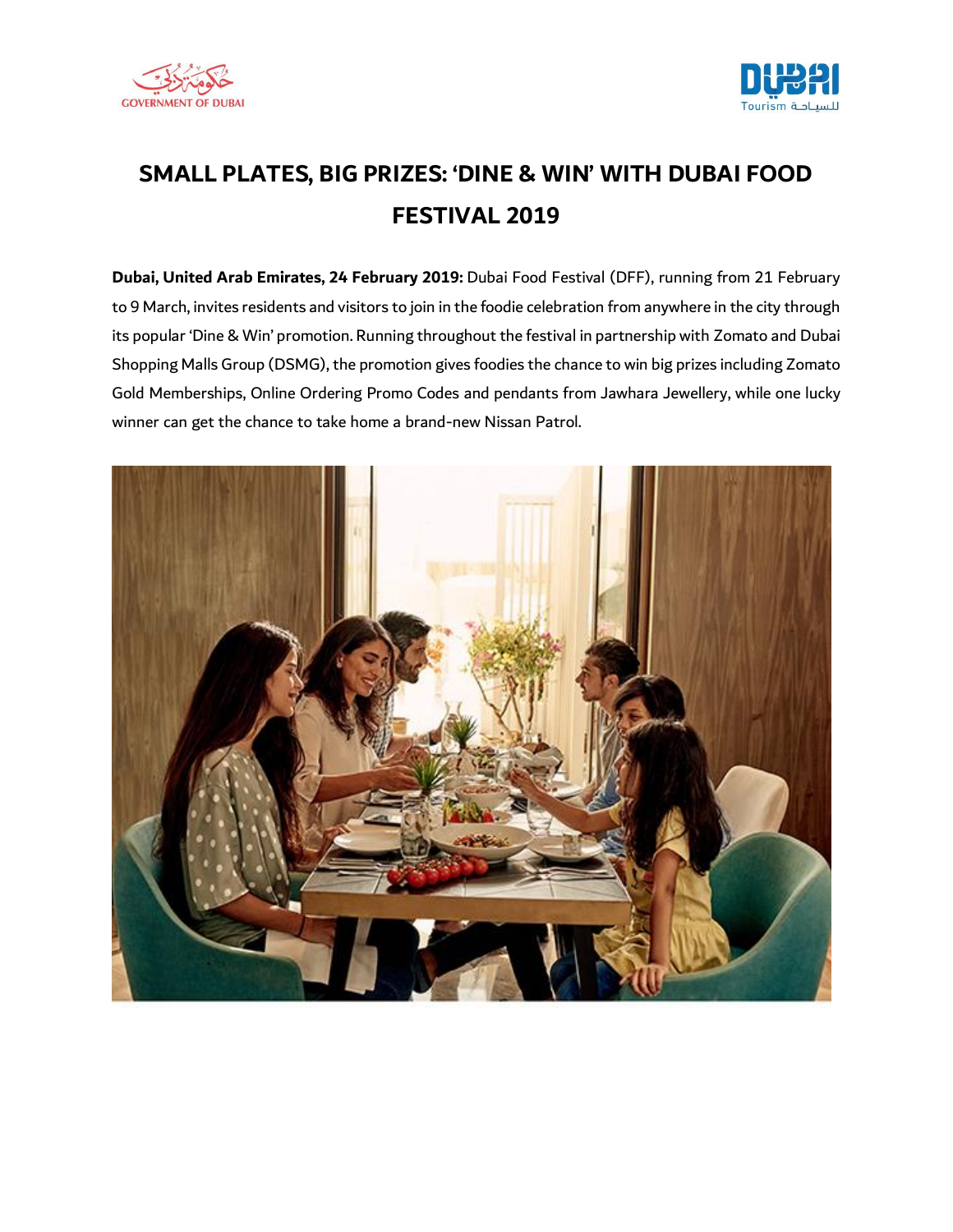



There is a plethora of cuisines, specialities and flavours to choose from, and by spending AED50 at any of the 237 participating restaurants across the city, diners will be part of a massive draw to win exciting prizes.

Zomato is set to offer incredible rewards for those ordering meals online from over 1,200 outlets across the UAE during DFF, listed in a special 'Dine & Win' section on the Zomato app and website. The restaurant search and discovery service will be giving away one million promo codes offering diners 50 per cent off (up to AED20) on their first 3 consecutive orders, valid on online payments until 16 May 2019. Furthermore, 3,000 lucky food lovers with 6-month Zomato Gold memberships will also have the chance to win free meals at Zomato Gold restaurants, also valid until 16 May 2019.

In addition, Jawhara Jewellery will add a sparkle to dining experiences in the city, offering 50 gold and pearl pendants as prizes; while Dubai Festivals and Retail Establishment (DFRE) will offer the grand prize of a 2018 Nissan Patrol.

Winners will be announced at swyp Beach Canteen on 9 March.

For more information and a full update on DFF activities, visit <http://www.dubaifoodfestival.com/> or @DubaiFoodFest and #DubaiFoodFest.

## **- Ends -**

## **About Dubai Food Festival**

Dubai Food Festival is a citywide culinary celebration that showcases the Emirate's emergence as the gastronomy capital of the region through a packed 17-day programme of food-related events, activities, promotions and appearances by food celebrities all across the city. The Festival promotes the diversity, creativity and multicultural nature of Dubai's culinary offering – from its five-star gourmet dining to its unique Hidden Gems. Dubai Food Festival is organised by Dubai Festivals and Retail Establishment (DFRE), an agency of Dubai's Department of Tourism and Commerce Marketing (Dubai Tourism). In its 6th edition, Dubai Food Festival 2019, which runs from 21 February till 09 March, continues to position the emirate as a global tourism destination offering unique culinary experiences, giving residents and visitors a flavour of the very best of Dubai's food scene.

**For further information, please contact:**

Dubai Tourism